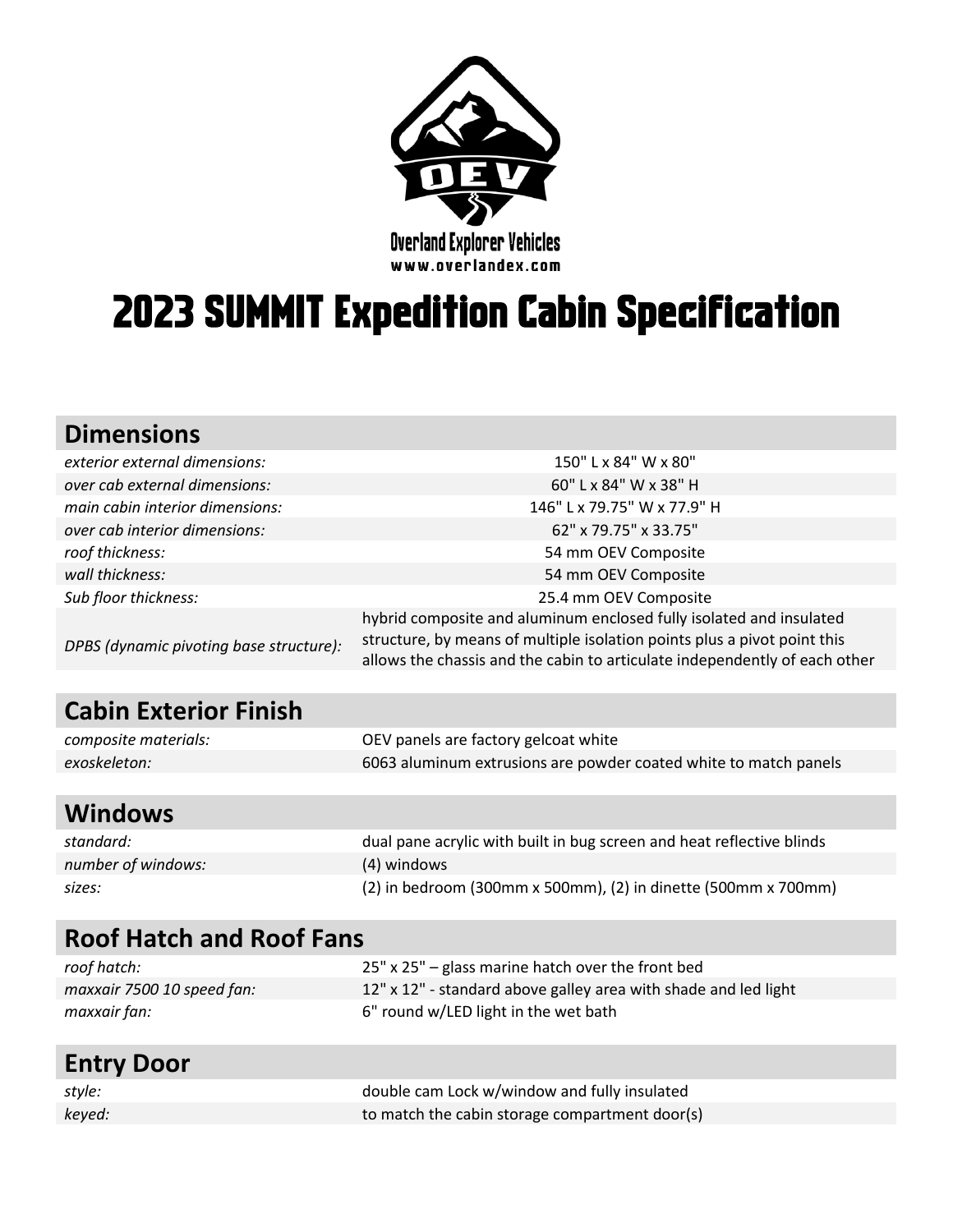# **Cabin Exterior Storage Compartment Doors**

| style: | fully insulated w/powder coated aluminum lockable t-handle |
|--------|------------------------------------------------------------|
| keyed: | to match the entry door                                    |

# **Roof Rub Rail/Rear Ladder/Entry Stairs**

| roof rub rail: | designed to prevent branch damage to roof elements - powder coated<br>aluminum |
|----------------|--------------------------------------------------------------------------------|
| rear ladder:   | custom fold up OEV aluminum powder coated ladder with anti-skid rungs          |
| manual steps:  | illuminated and enclosed in an aluminum powder coated cabinet                  |

#### **Under Body Storage Cabinets:**

*battery pack:*

*various sized storage cabinets:* (6) -custom powder coated aluminum w/piano hinged doors- keyed the same. one is designed to house a 2200i honda generator

## **Standard Electrical System**

| AC breaker:                            | 4 positions                                                                                                                                                                       |
|----------------------------------------|-----------------------------------------------------------------------------------------------------------------------------------------------------------------------------------|
| DC breaker:                            | 8 positions                                                                                                                                                                       |
| ac wiring package:                     | 3 Interior and 1 exterior plug and a 30-amp shore power plug                                                                                                                      |
| dc wiring allowance:                   | all wiring to the battery bank, roof pass through, connectors and<br>installation                                                                                                 |
| usb plugs:                             | (4) - double style (usb and "c" styled)                                                                                                                                           |
| 12V auxiliary:                         | (1)- cigarette lighter style                                                                                                                                                      |
| LED side light:                        | by access steps/entry door - amber                                                                                                                                                |
| LED ceiling interior lighting package: | dimmable multiple puck style, dinette on separate switch                                                                                                                          |
| LED 21.5" heavy duty light bar:        | above cooking galley                                                                                                                                                              |
| LED reading lights:                    | (4) - located in bedroom and dinette                                                                                                                                              |
| LED scene lighting package:            | located on the rear and both sides of cabin - 1"x4" LED's (guarded)                                                                                                               |
| victron power package:                 | $(1) - 12v/3000W/120V$ multiplus inverter, $(1) - 100/50$ mppt solar<br>controller, (1) orion tr smart 30 dc-dc charger, (1) cerbo gx and gx touch<br>display monitor w/bluetooth |
|                                        |                                                                                                                                                                                   |
| <b>Solar</b>                           |                                                                                                                                                                                   |
| panels:                                | (5) - 200W panels, up to 10A/hr/panel recharge in ideal conditions -<br>class1/div1 - hail proof, roof mounted w/air space                                                        |
| <b>Battery</b>                         |                                                                                                                                                                                   |

| $(1)$ – 12v 320Ah gtx lithionics LiFePO4 battery – UL rated, there is room for<br>up to (4) batteries for a total of 1280Ah (see options for additional battery<br>pricing), remote control on-off never die switch and cables/ampseal-23<br>wiring harness |
|-------------------------------------------------------------------------------------------------------------------------------------------------------------------------------------------------------------------------------------------------------------|
|-------------------------------------------------------------------------------------------------------------------------------------------------------------------------------------------------------------------------------------------------------------|

#### **Plumbing** freshwater tank: (2) – 38-gal (144L) certified potable LLDPE tanks gray water tank: (1) - 26-gal (98 L) Aluminum *water pump:* flo jet - 30 psi